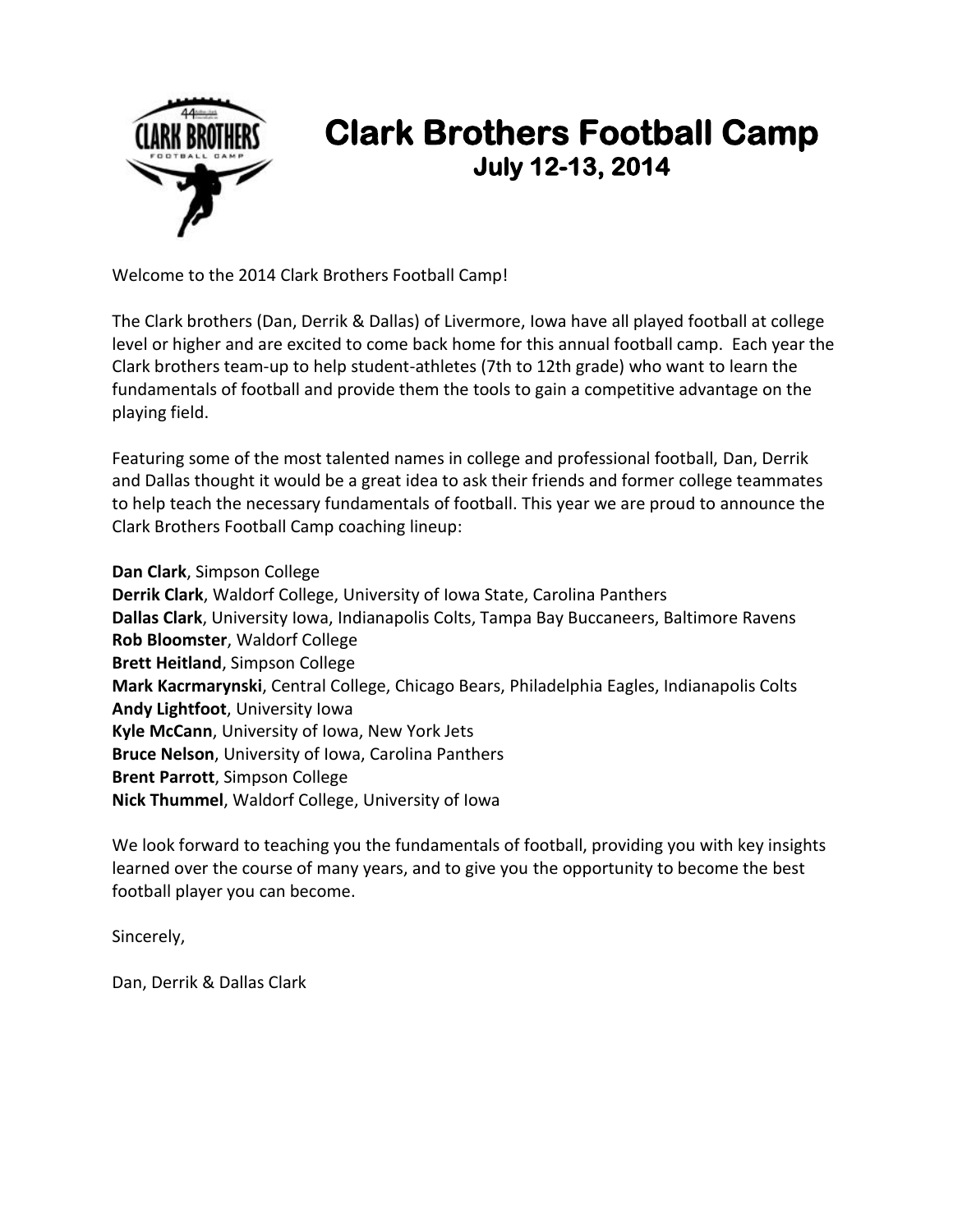

## **Clark Brothers Football Camp July 12-13, 2014**

The Clark Brothers Football Camp focuses on teaching athletes the skills and fundamentals to play football at a higher level.

**WHO:** Grades 7-12 (going into 7th grade).

**WHERE:** Humboldt High School (practice fields behind the high school).

**WHEN:** Saturday & Sunday July 12-13, 2014 (Saturday: 9am-1pm and Sunday: 1pm-5pm). **WHY:** Teaching the skills and fundamentals to play the game of football at a higher level. **BRING:** Shorts, Shirt, and Football Cleats.

**COST**: \$50.00/Camper. Please make checks payable to: Dallas Clark Foundation (no cash please).

\*Every camper receives a T-Shirt